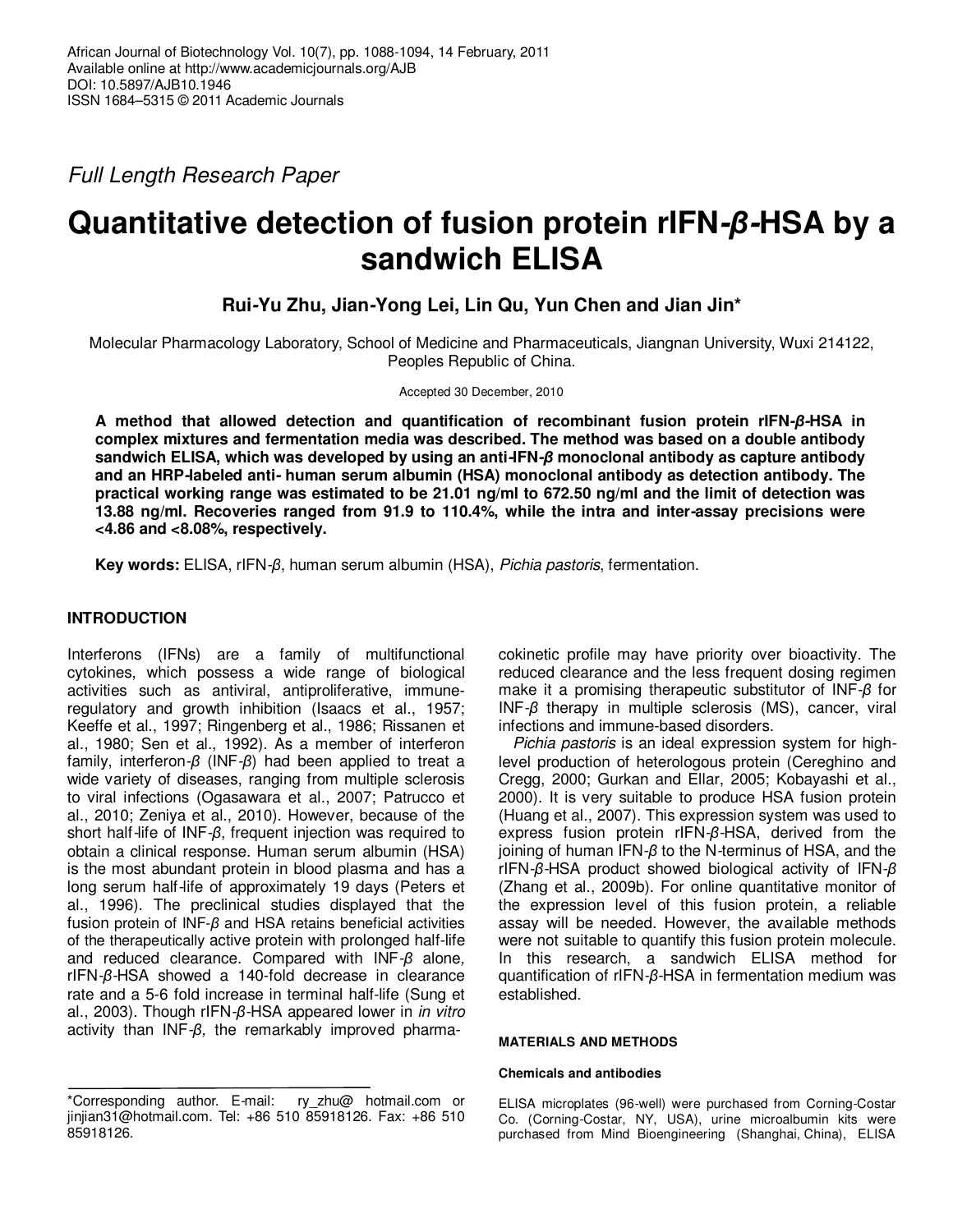reader (Multiscan MK3) was purchased from Thermo Fisher Scientific (New Hampshire, USA) and TMB substrate reagent set was purchased from Tiangen Biotech (Beijing, China) Mouse antihuman IFN-*β* Mab was purchased from R&D (Shanghai, China). HRP conjugated human serum albumin mouse mab (ab24438) was purchased from Abcam (London, UK).

#### **rIFN-***β***-HSA preparation**

The gene encoding IFN-*β* and HSA fusion proteins were amplified using a fusion polymerase chain reaction (PCR) method and subcloned into P. pastoris expression plasmid pPIC9K (Invitrogen, Beijing, China). The resulting rIFN-*β*-HSA expression vector was tranfected into P. pastoris GS115 by electroporation. The highest expressing stable cell line identified by immune staining screening was expanded.

Supernatant from the culture was filtered through a 0.45  $\mu$ m pore-size filter and concentrated by ultra-filtration. The concentrated solution was loaded onto a 25 ml Blue Sepharose 6 Fast Flow affinity column (Amersham Pharmacia Biotech, Sweden) preequilibrated with buffer 1 (0.02 mol/l PB,0.1 mol/l NaCl, pH 7.2). The column was first washed with buffer 1 at the rate of 5 ml/min, and then was eluted with buffer 2 (0.02 mol/l PB, 2 mol/l NaCl, 50% ethylene glycol, pH 7.2). The fractions containing rIFN-*β*-HSA were further loaded onto an immobilized metal ion affinity chromatography (IMAC) resin containing nickel (Ni<sup>2+</sup>-IMAC) preequilibrated with buffer 3 (0.02 mol/l PBS, 0.15 mol/l NaCl, pH 7.2).  $Ni<sup>2+</sup>$ -IMAC column was then washed with buffer 3 at the rate of 2 ml/min. The protein was further eluted step-gradient with buffer 4 (0.02 mol/l PBS, 0.15 mol/l NaCl, 0.05% imidazole, and pH 7.2). The resulting elutes that contained the targeted proteins were loaded onto DEAE Sepharose Fast Flow pre-equilibrated with buffer 5 (0.02 mol/l PBS, 0.05 mol/l NaCl, pH 7.2). After that, the column was washed with buffer 5 at the rate of 2 ml/min. The fusion protein was eluted step-gradient with buffer 6 (0.02 mol/l PBS, 0. 5 mol/l NaCl, pH 7.2). The fractions containing a single protein bond at 89 kDa were joined together, extensively dialyzed and freezedried. Protein microsequencing confirmed that the NH<sub>2</sub> terminal sequence corresponds to IFN-*β*. The obtained protein power was regarded as the standard of rIFN-*β*-HSA and was stored at −80°C.

### **Sandwich ELISA procedure**

ELISA microplates (96-well) were pre-incubated with 100 µl/well coding solution [with mouse anti-human IFN-*β* Mab diluted in coating buffer (0.05 M carbonate buffer, Ph 9.6)]. Plates were sealed and incubated over night at 4°C. Following coating, the plates were washed three times with 200 µl/well PBST and then blocked with 250 µl/well blocking buffer (with 1%BSA (w/v) and 0.01% sodium mercurothiolate in PBS) for 2 h at 37°C. After washing three times, standards, controls or samples were added in triplicate (100  $\mu$ I) and incubated at 37 $\degree$ C for 2 h. Subsequent to washing three times, 100 µl/well detector antibody (HRP conjugated human serum albumin mouse mab) diluted in PBST were added and incubated for 2 h at 37 $^{\circ}$ C. Following washing, 100  $\mu$ I TMB substrate reagent set (Tiangen Biotech, Beijing, China) was added to each well. After incubation for 10 min at room temperature in the dark, the reaction was stopped by the addition of 50 µl/well 2 M H2SO4. The absorbance was measured at 450 nm using an ELISA plate reader.

#### **Optimization**

On the basis of the procedure described earlier, the optimal antigen and antibody concentration, sample incubating time and detecting

antibody exposure time were determined.

The capture antibody was diluted with coating buffer in a concentration range from 1 to 6 µg/ml. The detector antibody was diluted with PBST at dilutions of 1:20,000 and 1:30,000. The rIFN*β*-HSA standard was twofold diluted from 1/20 to 1/20480. The absorbance at 450 nm was measured and the resulting OD for each concentration tested was then plotted against the rIFN-*β*-HSA concentration. Least-squares regression was used to determine the relationship between measured absorbance and rIFN-*β*-HSA concentration. The conditions that gave the least squares regression which supported a simple linear dependence of OD on rIFN-*β*-HSA concentration and lowest detection concentration were chosen as the optimal working conditions.

The optimal sample incubating time was determined by incubating the sample for 20, 40, 60, 80, 100, 120, 140, 160, 180 and 200 min. The optimal detecting antibody exposure time was determined by stopping the reaction after exposure for 20, 40, 60, 80, 100, 120, 140, 160, 180 and 200 min.

### **ELISA validation**

### **Sensitivity**

The limit of detection (LOD) was estimated as the average of ten zero samples plus two standard deviations. The limit of quantification (LOQ) was estimated as the rIFN-*β*-HSA concentration in the lowest working range.

### **Precision and accuracy**

The accuracy of rIFN-*β*-HSA sandwich ELISA was determined by performing recovery studies of six replicates of quality control samples at levels 42.03, 147.11 and 336.25 ng/ml by rIFN-*β*-HSA sandwich ELISA. The mean values of recovery and the coefficient variations (CV) were calculated.

Intra-assay precision was determined by testing quality control samples containing 42.03, 147.11 and 336.25 ng/ml rIFN-*β*-HSA. These samples were repeated six times in an intra-assay run and the coefficient variations (CV) were calculated. Inter-assay precision was determined by testing the same quality control samples in triplicate analyses on 6 separate days.

### **Specificity**

rIFN-*β* and rHSA were assayed in this sandwich ELISA to evaluate their specificity. They were diluted to the same concentration as rIFN-*β*-HSA (336.25, 147.11 and 42.03 ng/ml separately) in PBST and assayed according to the procedure of rIFN-*β*-HSA sandwich ELISA.

#### **Parallelism**

1:10 and 1:100 dilutions of blank fermentation medium or blank mouse plasma spiked with rIFN-*β*-HSA standard were analyzed in 2-fold dilutions ranging from 5.25 to 5380 ng/ml. The standard curves were made according to rIFN-*β*-HSA sandwich ELISA procedure. All the samples were tested three times.

### **Stability**

The stability of the ELISA kits were evaluated by prolonged storage at 4°C for 1 to 7 days or storage at −30°C for 15 days and incubated at 37°C for 1 to 7 days. Samples were assayed three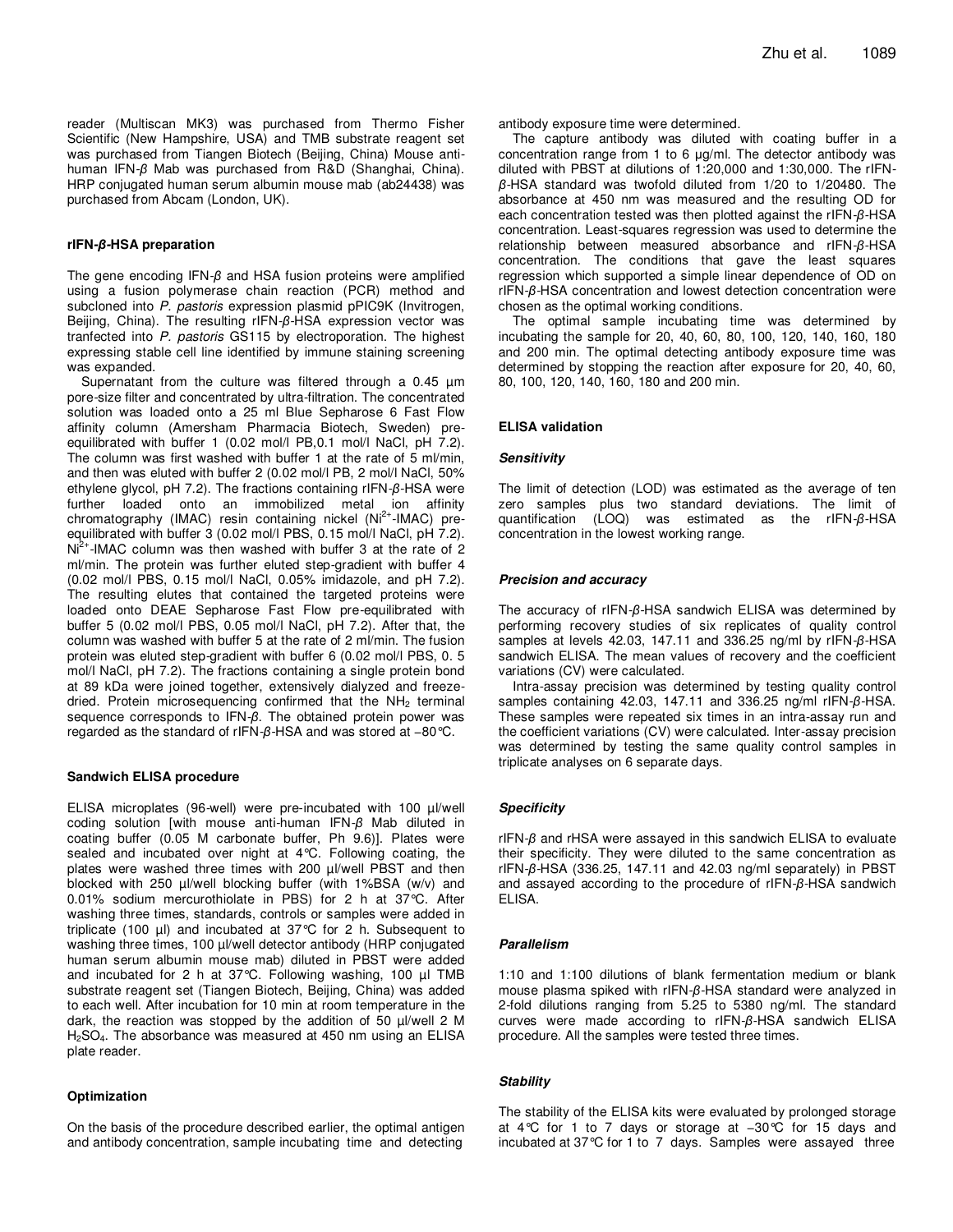

**Figure 1.** SDS-PAGE analysis of prepared recombinant IFN-*β*-HSA. The rIFN-*β*-HSA (90 kDa) expressed in Pichia was purified and analyzed on 12% acrylamide gels. Proteins were detected by means of Coomassie brilliant blue. M; marker proteins; Lane 1; purified protein used as standard protein.

times.

# **RESULTS**

# **Standard rIFN-***β***-HSA preparation**

Supernatant containing the interest protein of rIFN-*β*-HSA from the culture was filtered with a 0.45 µm cellulose membrane, and concentrated 50 times by ultrafiltration with a 10 KD cutoff filter. The concentrated product was further purified with Blue Sepharose Fast Flow column, an immobilized metal ion affinity chromatography (IMAC) resin containing nickel (Ni<sup>2+</sup>-IMAC) and DEAE Sepharose Fast Flow. At the end, rIFN-β-HSA fusion protein with more than 95% purity was obtained. The molecular weight of this recombinant protein was 89 kDa (Figure 1). This was regarded as rIFN-*β*-HSA standard used in this study.

# **Optimization**

During the development of the ELISA, the following parameters were investigated: concentration of IFN-*β* antibodies for coating, time of coating, concentration of HRP conjugated HSA mab and the incubation time of the sample. During the development phase, all ELISA plates were processed manually and all steps were performed in 0.01 mol/l PBS, pH 7.4 buffer. This buffer is better than Tris buffer and other concentration PBS buffer according to previous research. The analyses indicated the following optimal conditions which gave a better linear range: the coating time for the coating antibody was overnight, the incubation time for the sample was 160 min, the incubation time for detecting antibody was 60 min, the concentration for the capture antibody was 3 µg/ml and the detecting antibody was 1:30000-diluted.

# **Standard curve of detecting rIFN-***β***-HSA fusion protein**

rIFN-*β*-HSA sandwich ELISA standard curve was based on 11 calibration standard obtained by a 2-fold dilution of rIFN-*β*-HSA standard ranging from 5.25 to 5380 ng/ml (Figure 2). Six consecutive standard points in the range of 21.02 to 672.50 ng/ml showed good linear correlation coefficient ( $R^2$  = 0.9928). This range was defined as the working range of the assay.

# **ELISA validation**

# **Sensitivity**

The LOD was estimated as the average of ten zero samples plus two standard deviations. In this study, the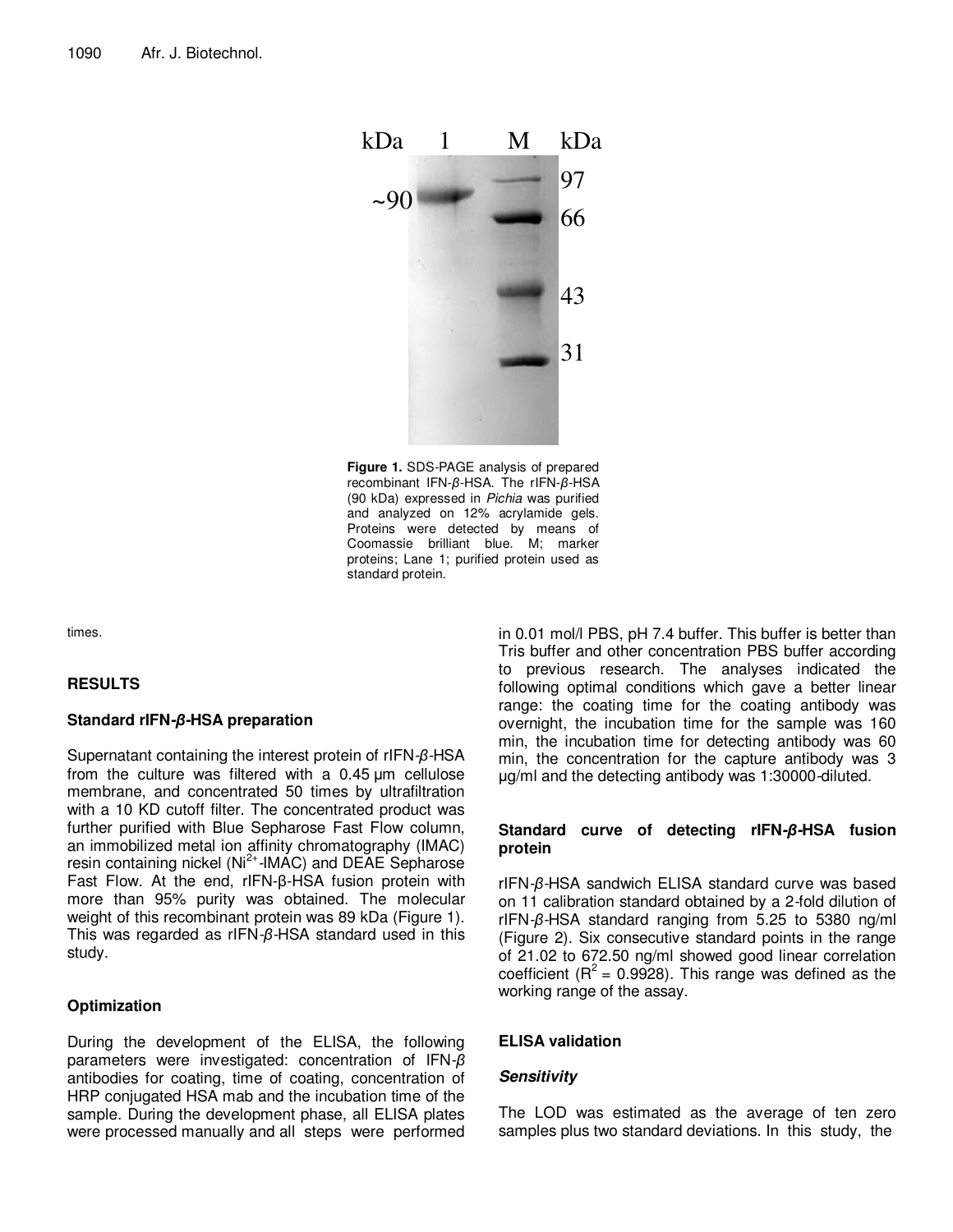

**Figure 2.** The standard curves obtained in rIFN-*β*-HSA sandwich ELISA. a) The standard curve of rIFN-*β*-HSA fusion protein by double sandwich ELSIA. Standard curve was prepared by PBST spiked with rIFN-*β*-HSA ranging from 5.25 to 5380 ng/ml with 2-fold sequential dilution. The graph shows the average values of triplicates in one experiment. b) The linear range in standard curve of rIFN-*β*-HSA sandwich ELSIA with the linear regression. Results were expressed as the mean±SD for 3 independent measurements. Error bars represent standard deviations of triplicate samples.

LOD was 13.88 ng/ml. The LOQ was estimated as the rIFN-*β*-HSA concentration in the lowest working range. The LOQ was 21.01 ng/ml in 1:10 and 1:100 dilution of the fermentation broth and 1:100 dilution of blank mouse plasma.

# **Precision and accuracy**

Intra-assay precision was determined by studies of triplicate of quality control samples at levels of 42.03, 147.11 and 336.25 ng/ml. The coefficient of variation (CV) of intra-assay ranged from 2.79 to 9.74% in 1:100 dilution of the fermentation broth. Inter-assay precision was determined by studies of the same quality control samples in six times analyses on 6 separate days. The CV of inter-assay ranged from 2.46 to 8.89% in 1:100 dilution of the fermentation broth (Table 1).

Fermentation broth spiked with rIFN-*β*-HSA standard at levels of 336.25, 147.11, 42.03 ng/ml were analyzed with sandwich ELISA. Recovery was measured as the ratio of rIFN-*β*-HSA concentration predicted by the calibration curve and the theoretical concentration of rIFN-*β*-HSA of the sample. The percentage recovery in all samples was within 80 to 120% and ranged from 91.30 to 108.44%.

# **Specificity**

rIFN-*β*-HSA sandwich ELISA showed no cross-reactivity with rIFN-*β* and rHSA which contains the similar structure with rIFN-*β*-HSA at concentrations of up to 336.25, 147.11 and 42.03 ng/ml, respectively. The  $OD_{450}$  values of rIFN-*β* and rHSA showed no remarkable difference from the blank sample's value (Figure 3.).

### **Parallelism**

1:10 and 1:100 dilutions of blank fermentation medium or blank mouse plasma spiked with rIFN-*β*-HSA standard were analyzed in 2-fold dilutions ranging from 5.25 to 5380 ng/ml. The standard curves were made according to rIFN-*β*-HSA sandwich ELISA procedure. All the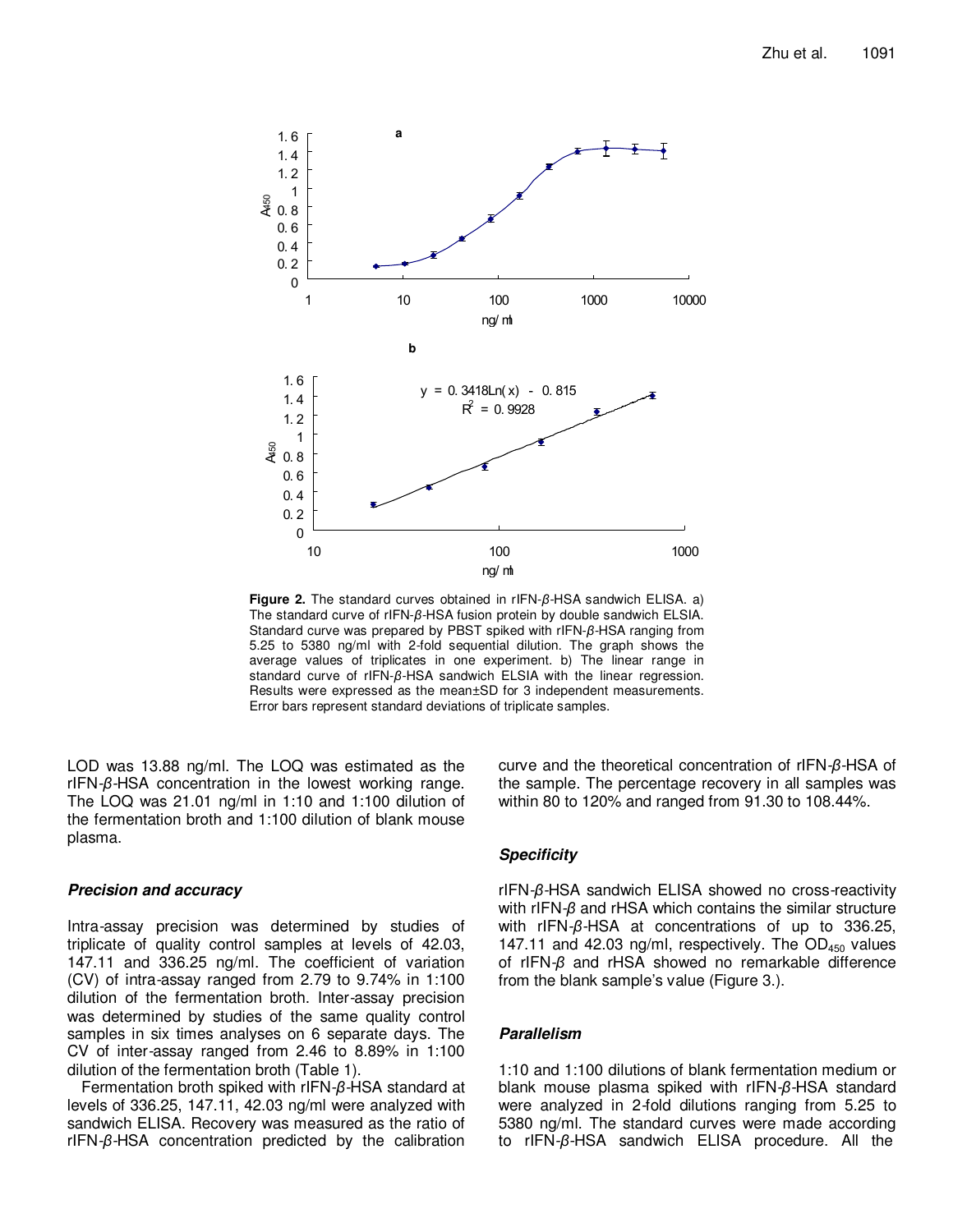| Table 1. Precision of rIFN- $\beta$ -HSA sandwich ELISA <sup>a</sup> . |  |
|------------------------------------------------------------------------|--|
|------------------------------------------------------------------------|--|

| Spiking concentration (ng/ml) | Inter-assay CV (%) | Intra-assay CV (%) |
|-------------------------------|--------------------|--------------------|
| 336.25                        | 8.89               | 9.74               |
| 147.11                        | 5.41               | 6.27               |
| 42.03                         | 2.46               | 2.79               |

<sup>a</sup> Samples were repeated three times in an intra-assay run and tested in six analyses on 6 days in an inter-assay run.



**Figure 3.** Specificity of the established ELISA method. Different concentrations of rIFN-*β*-HSA, rIFN-*β* and rHSA were measured by the sandwich ELISA. The OD measured showed that there was no cross reaction with rIFN-β and rHSA. 1 to 3 here represents 336.25, 147.11 and 42.03 ng/ml respectively. All values were mean $\pm$ SD of triplicate wells. \*p  $\leq$  0.05, compared with the other bars.

samples were tested for three times.

Parallelism between the calibrating standard curve and dilution curves of the fermentation broth and mouse plasma spiked with rIFN-*β*-HSA were observed. As shown in Figure 4a, the calibration curve prepared by 1:10 and 1:100 dilutions of fermentation broth coincided with standard curve, and this suggested the absence of effection from the fermentation broth. The calibration curve prepared by 1:10 dilution of blank mouse plasma only had a linear correlation coefficient of  $R^2 = 0.93$ , which indicated that mouse plasma contained the substance which could affect the ELISA reaction. When the mouse plasma was further diluted to 1:100 dilution, the effect caused by mouse plasma was reduced. The calibrating curve was lower but parallel with standard curve and had a linear correlation coefficient of  $R^2 = 0.97$ in the working range (Figure 4).

# **Stability**

The ELISA assay plate would be influenced by prolonged storage at 4°C. There was no significant change after storage at 4°C for 7 days. There was a slight loss of concordance correlation coefficients when samples were stored at −30°C for 15 days and incubated at 37°C for 3 days (equals to 4°C for 3 months). Thus, it was concluded that the ELISA assay plate could be stored at 4°C for 3 months.

# **DISCUSSION**

The potential of rIFN-*β* for treatment of many diseases was restricted by its short half-life time and resources (Fierlbeck et al., 1996; Salmon et al., 1996). A fusion protein of rINF-*β*-HSA, derived from the joining of human IFN-*β* to the N-terminus of HSA, had been developed for long-term activity (Sung et al., 2003), and high product expression had been obtained with P. pastoris expression system (Zhang et al., 2009b). Though much progress had been done in developing rINF-*β*-HSA as a new therapeutic molecule, there is no available method suitable to quantify this new molecule.

In this study, a novel assay specifically for the quantification of rINF-*β*-HSA was established. The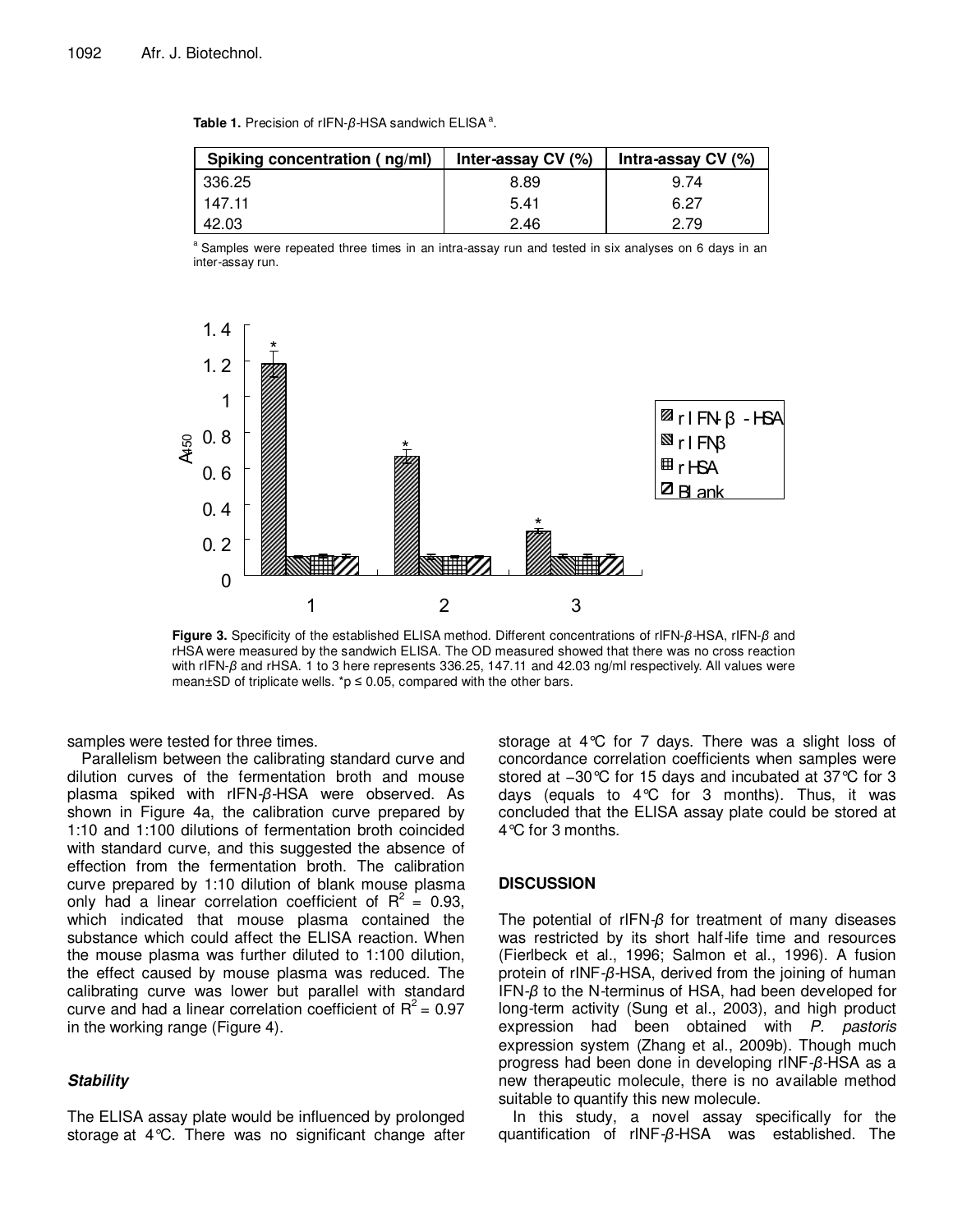

**Figure 4.** Parallelism of the rIFN-*β*-HSA ELISA. a) Parallelism of standard curve and calibrant for rIFN-*β*-HSA between calibrant buffer and diluted fermentation curves prepared by PBST ( $\bullet$ S1), 1:10 (□S2) and 1:100 (▲S3) dilution of fermentation medium spiked with rIFN-*β*-HSA standard ranging from 5.25 to 5380 ng/ml on medium. b) Parallelism of standard curve and calibrant for rIFN-*β*-HSA between calibration buffer and diluted curves prepared by PBST  $(•S1)$ , 1:10 ( $\Box$ S2) and 1:100 ( $\triangle$ S3) dilution of mouse plasma spiked with rIFN-*β*-HSA standard ranging from 5.25 to 5380 ng/ml on medium. The lines show the independent values obtained from the triplicate runs.

method was based on a sandwich ELISA, in which the capture antibody was aimed at INF-*β* and the detecting antibody targeted the HSA. In this way, only the intact fusion protein which harbors both the epitope of HSA and INF-*β* can be targeted. This method allows the accurate, precise and specific quantification of INF-*β*-HSA in complex biological mixtures. The practical working range of the assay was 21.01 to 672.50 ng/ml with the following parameters: linearity (21.01 to 672.50 ng/ml,  $r^2 = 0.9928$ ); accuracy (91.9 to 110%); recovery intra-assay precision (%CV, 4.86%); inter assay precision (%CV, 8.08%); detection limit (13.88 ng/ml) and quantification limit (21.01 ng/ml).

Previously, Zhang in the laboratory had published an

ELISA method for quantitative detection of INF-*β*-HSA (Zhang et al., 2009a) but the purity of INF-*β*-HSA at that time was lower than 90%. When compared with the quantification limit (51.88 ng/ml) in that research, this assay gave much lower quantification limit. In addition, in this assay, the possibility of using this ELISA in mouse plasma medium was checked.

From the parallelism data, it can be seen that this method can be well used in the fermentation medium, and there was little effect from the medium. It is important to mention that this medium was from the cells transfected with empty pPIC9k plasmid; this will avoid the non-anticipated substance from the plasmid. Thus, this method can be well used in the research on fermentation,